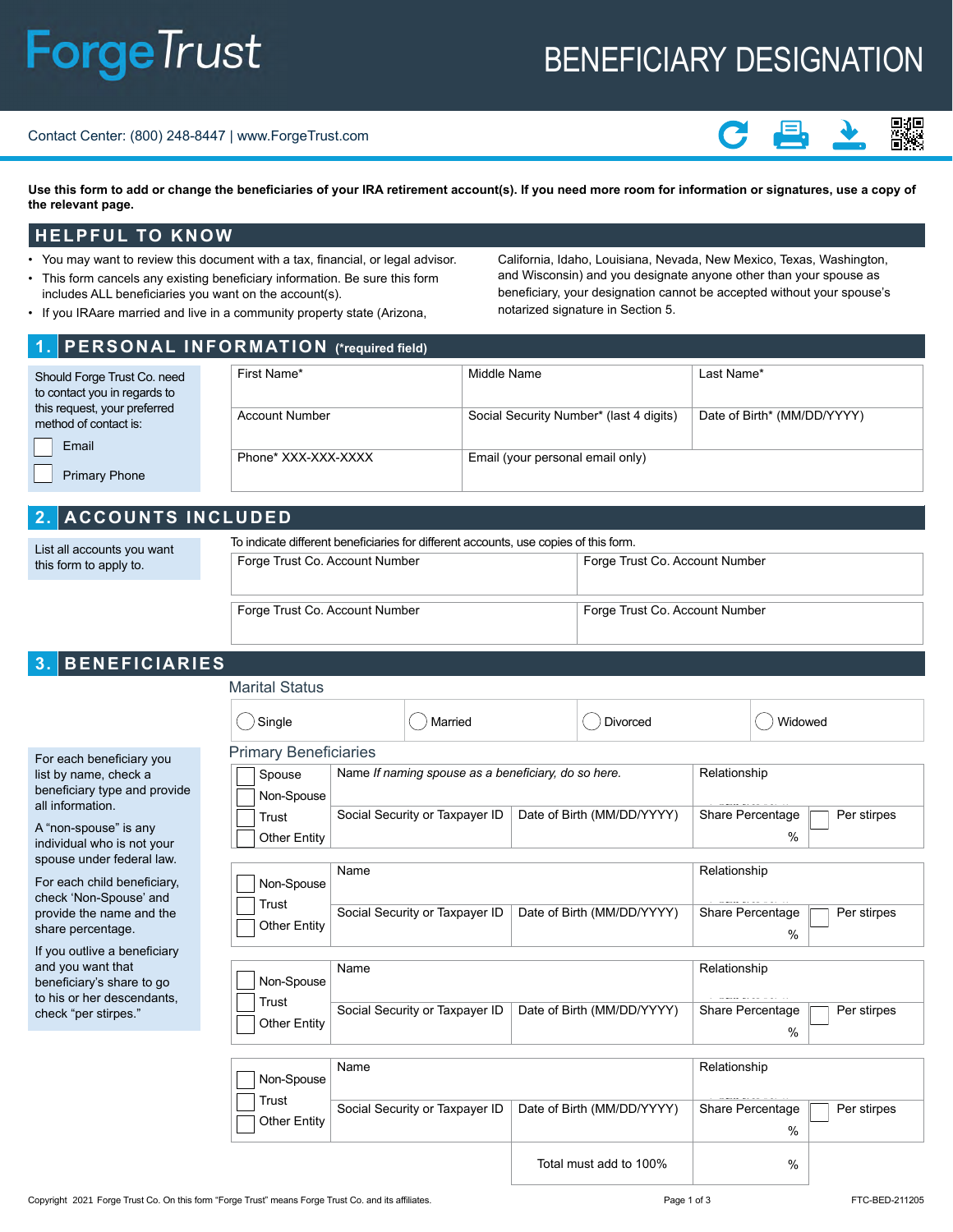| Contingent beneficiaries                                                          | <b>Contingent Beneficiaries</b> |                                                     |                            |                          |             |
|-----------------------------------------------------------------------------------|---------------------------------|-----------------------------------------------------|----------------------------|--------------------------|-------------|
| receive assets only if no<br>primary beneficiary survives<br>you.                 | Spouse<br>Non-Spouse            | Name If naming spouse as a beneficiary, do so here. |                            | Relationship             |             |
| Do NOT list any primary<br>beneficiaries here.                                    | Trust<br><b>Other Entity</b>    | Social Security or Taxpayer ID                      | Date of Birth (MM/DD/YYYY) | Share Percentage<br>$\%$ | Per stirpes |
| A "non-spouse" is any<br>individual who is not your<br>spouse under federal law.  | Non-Spouse                      | Name                                                |                            | Relationship             |             |
| For each child beneficiary,<br>check 'Non-Spouse' and<br>provide the name and the | Trust<br>Other Entity           | Social Security or Taxpayer ID                      | Date of Birth (MM/DD/YYYY) | Share Percentage<br>$\%$ | Per stirpes |
| share percentage.<br>If you outlive a beneficiary<br>and you want that            | Non-Spouse                      | Name                                                |                            | Relationship             |             |
| beneficiary's share to go<br>to his or her descendants.<br>check "per stirpes."   | Trust<br>Other Entity           | Social Security or Taxpayer ID                      | Date of Birth (MM/DD/YYYY) | Share Percentage<br>$\%$ | Per stirpes |
|                                                                                   | Non-Spouse                      | Name                                                |                            | Relationship             |             |

Social Security or Taxpayer ID | Date of Birth (MM/DD/YYYY) Share Percentage Per stirpes

%

Share Percentage

%

Total must add to 100%

#### **4. SIGNATURE (Account owner or authorized individual must sign and date.)**

Trust Other Entity

By signing below, you:

- Affirm that the beneficiary information provided on this form replaces any prior beneficiary information that may be on record for the indicated account(s).
- Acknowledge that, if you check "per stirpes," that any share otherwise payable to a beneficiary shall instead be paid to that beneficiary's surviving descendants by right of representation if the original beneficiary does not survive the account owner.
- Acknowledge that "per stirpes" creates a category of beneficiaries (for example, the children of a beneficiary), and therefore may end up including individuals not yet born or adopted.
- Acknowledge that listing beneficiaries by name does NOT create a category of beneficiaries, and that if you later want to include other beneficiaries, you will need to submit a new beneficiary form.
- Agree that Forge Trust Co. has no obligation to locate or notify any beneficiary or to independently verify any information submitted by any person claiming an interest in your account.
- Acknowledge that if you do not provide percentages, the account will be divided equally among primary or contingent beneficiaries, as applicable.
- Acknowledge that if you do not properly name a beneficiary, or no beneficiary survives you, your beneficiary will be your spouse or, if you are not married, your estate in accordance with the rules of succession in the Plan Document.
- Acknowledge that if you are married and live in a community property state (Arizona, California, Idaho, Louisiana, Nevada, New Mexico, Texas, Washington, and Wisconsin) and you designate anyone other than your spouse as beneficiary, your designation cannot be accepted without your spouse's notarized signature in Section 5.
- Agree that if your beneficiary allocation totals at least 99%, but less than 100% (e.g., 3 named beneficiaries are each assigned a 33% interest in the account), Forge Trust Co. will assign the unallocated remainder to the first named beneficiary.
- Agree that when your assets are distributed to your beneficiaries, fractional shares that cannot be distributed in accordance with your instructions will instead be given to the beneficiary receiving the largest percentage of the account's assets or, if each beneficiary is receiving an equal percentage, to the last paid beneficiary.

| Print Owner / Authorized Individual Name |                   |
|------------------------------------------|-------------------|
| Account Owner's Signature                | Date (MM/DD/YYYY) |
|                                          |                   |
|                                          |                   |